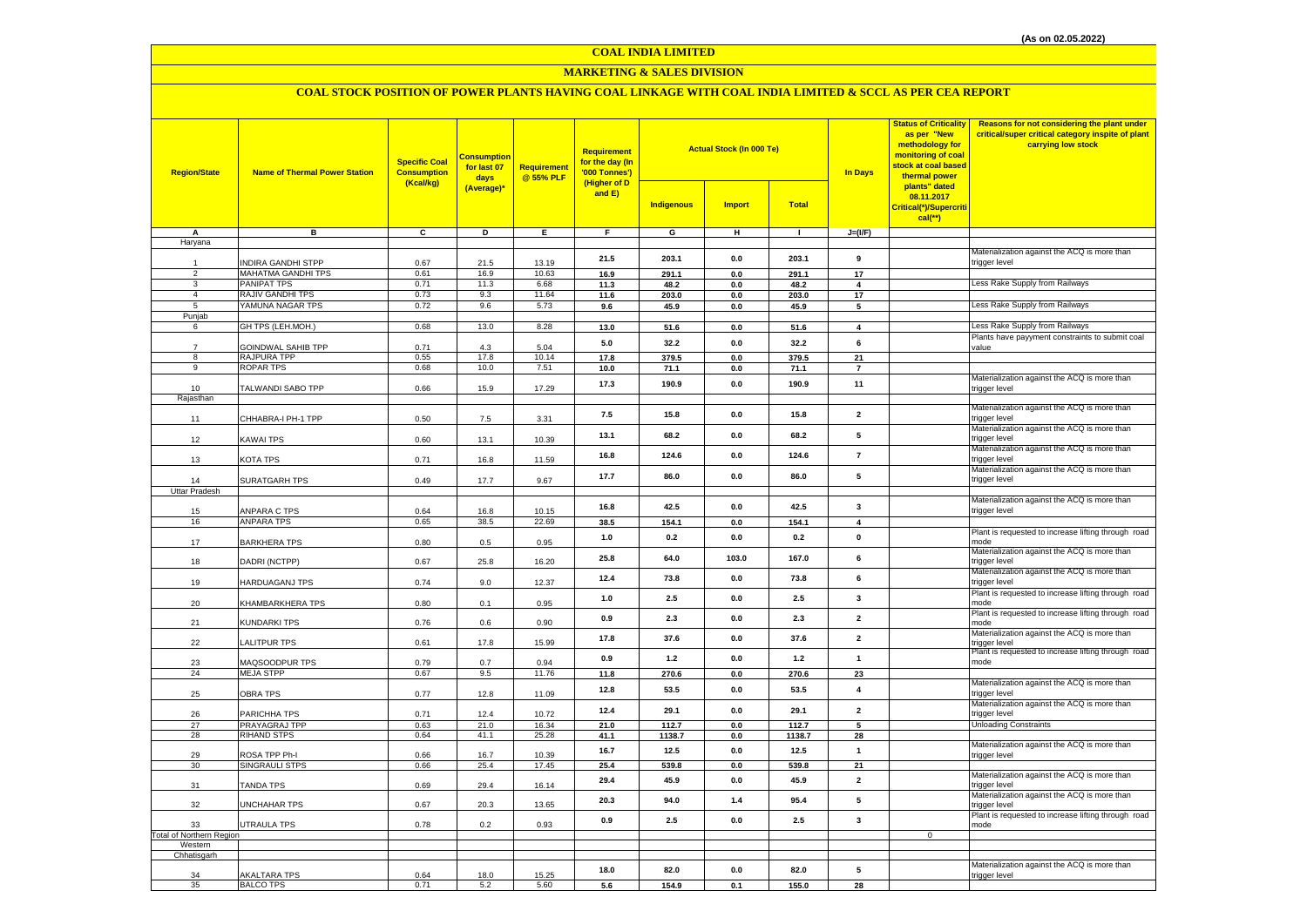#### **COAL INDIA LIMITED**

## **MARKETING & SALES DIVISION**

## **COAL STOCK POSITION OF POWER PLANTS HAVING COAL LINKAGE WITH COAL INDIA LIMITED & SCCL AS PER CEA REPORT**

| <b>Region/State</b> | <b>Name of Thermal Power Station</b>       | <b>Specific Coal</b><br><b>Consumption</b><br>(Kcal/kg) | <b>Consumption</b><br>for last 07<br>days<br>(Average)* | <b>Requirement</b><br>@ 55% PLF | <b>Requirement</b><br>for the day (In<br>'000 Tonnes')<br>(Higher of D<br>and $E$ ) | <b>Indigenous</b> | <b>Actual Stock (In 000 Te)</b><br><b>Import</b> | <b>Total</b>  | <b>In Days</b>           | <b>Status of Criticality</b><br>as per "New<br>methodology for<br>monitoring of coal<br><mark>stock at coal based</mark><br>thermal power<br>plants" dated<br>08.11.2017<br>Critical(*)/Supercriti<br>$cal$ (**) | Reasons for not considering the plant under<br>critical/super critical category inspite of plant<br>carrying low stock |
|---------------------|--------------------------------------------|---------------------------------------------------------|---------------------------------------------------------|---------------------------------|-------------------------------------------------------------------------------------|-------------------|--------------------------------------------------|---------------|--------------------------|------------------------------------------------------------------------------------------------------------------------------------------------------------------------------------------------------------------|------------------------------------------------------------------------------------------------------------------------|
| A                   | в                                          | c                                                       | D                                                       | Ε                               | F                                                                                   | G                 | н                                                | $\mathbf{L}$  | $J=(VF)$                 |                                                                                                                                                                                                                  |                                                                                                                        |
|                     |                                            |                                                         |                                                         |                                 | 5.0                                                                                 | 8.1               | 0.0                                              | 8.1           | $\overline{2}$           |                                                                                                                                                                                                                  | Materialization against the ACQ is more than                                                                           |
| 36                  | BANDAKHAR TPP                              | 0.71                                                    | 5.0                                                     | 2.81                            |                                                                                     |                   |                                                  |               |                          |                                                                                                                                                                                                                  | trigger level                                                                                                          |
| 37<br>38            | <b>BARADARHA TPS</b><br><b>BHILAI TPS</b>  | 0.77<br>0.76                                            | 20.2<br>7.9                                             | 12.25<br>5.01                   | 20.2                                                                                | 215.6             | 0.0                                              | 215.6         | 11<br>14                 |                                                                                                                                                                                                                  |                                                                                                                        |
|                     |                                            |                                                         |                                                         |                                 | 7.9                                                                                 | 106.8             | 0.0                                              | 106.8         |                          |                                                                                                                                                                                                                  | Materialization against the ACQ is more than                                                                           |
| 39                  | <b>BINJKOTE TPP</b>                        | 0.75                                                    | $0.0\,$                                                 | 5.95                            | 6.0                                                                                 | 25.1              | 0.0                                              | 25.1          | $\overline{\mathbf{4}}$  |                                                                                                                                                                                                                  | trigger level                                                                                                          |
| 40                  | <b>DSPM TPS</b>                            | 0.69                                                    | 8.8                                                     | 4.56                            | 8.8                                                                                 | 48.2              | 0.0                                              | 48.2          | 6                        |                                                                                                                                                                                                                  |                                                                                                                        |
| 41                  | <b>KORBA STPS</b>                          | 0.67                                                    | 43.3                                                    | 22.94                           | 43.3                                                                                | 537.4             | $0.0\,$                                          | 537.4         | 12                       |                                                                                                                                                                                                                  |                                                                                                                        |
| 42                  | KORBA-WEST TPS                             | 0.78                                                    | 18.4                                                    | 13.79                           | 18.4                                                                                | 218.5             | 0.0                                              | 218.5         | 12                       |                                                                                                                                                                                                                  |                                                                                                                        |
| 43                  | <b>LARA TPP</b>                            | 0.66                                                    | 20.2                                                    | 13.92                           | 20.2                                                                                | 383.3             | 0.0                                              | 383.3         | 19                       |                                                                                                                                                                                                                  |                                                                                                                        |
| 44                  | <b>VAWAPARA TPP</b>                        | 0.79                                                    | 0.0                                                     | 6.28                            | 6.3                                                                                 | 20.6              | 0.0                                              | 20.6          | $\mathbf{3}$             |                                                                                                                                                                                                                  | Materialization against the ACQ is more than<br>rigger level                                                           |
|                     |                                            |                                                         |                                                         |                                 | 5.2                                                                                 | 36.2              | 0.0                                              | 36.2          | $\overline{7}$           |                                                                                                                                                                                                                  | Supply restricted considering high stock at their                                                                      |
| 45                  | <b>PATHADI TPP</b>                         | 0.65                                                    | 4.6                                                     | 5.18                            |                                                                                     |                   |                                                  |               |                          |                                                                                                                                                                                                                  | hne                                                                                                                    |
| 46                  | SIPAT STPS                                 | 0.68                                                    | 28.7                                                    | 26.62                           | 28.7                                                                                | 575.1             | 0.0                                              | 575.1         | 20                       |                                                                                                                                                                                                                  | Materialization against the ACQ is more than                                                                           |
| 47                  | TAMNAR TPP                                 | 0.84                                                    | 32.1                                                    | 26.52                           | 32.1                                                                                | 129.0             | 0.0                                              | 129.0         | $\overline{\mathbf{4}}$  |                                                                                                                                                                                                                  | trigger level                                                                                                          |
|                     |                                            |                                                         |                                                         |                                 | 14.4                                                                                | 158.2             | 0.0                                              | 158.2         | 11                       |                                                                                                                                                                                                                  | Materialization against the ACQ is more than                                                                           |
| 48<br>Gujarat       | <b>JCHPINDA TPP</b>                        | 0.75                                                    | 14.4                                                    | 14.22                           |                                                                                     |                   |                                                  |               |                          |                                                                                                                                                                                                                  | trigger level                                                                                                          |
|                     |                                            |                                                         |                                                         |                                 |                                                                                     |                   |                                                  |               |                          |                                                                                                                                                                                                                  | Materialization against the ACQ is more than                                                                           |
| 49                  | <b>GANDHI NAGAR TPS</b>                    | 0.69                                                    | 9.2                                                     | 5.71                            | 9.2                                                                                 | 71.5              | 0.0                                              | 71.5          | 8                        |                                                                                                                                                                                                                  | trigger level                                                                                                          |
| 50                  | SABARMATI (D-F STATIONS)                   | 0.57                                                    | 4.8                                                     | 2.74                            | 4.8                                                                                 | 28.0              | 68.2                                             | 96.2          | #REF!                    |                                                                                                                                                                                                                  |                                                                                                                        |
|                     |                                            |                                                         |                                                         |                                 | 12.5                                                                                | 55.8              | 0.0                                              | 55.8          | $\overline{4}$           |                                                                                                                                                                                                                  | Materialization against the ACQ is more than                                                                           |
| 51                  | UKAI TPS                                   | 0.67                                                    | 12.5                                                    | 9.85                            |                                                                                     |                   |                                                  |               |                          |                                                                                                                                                                                                                  | rigger level                                                                                                           |
| 52                  | <b>WANAKBORI TPS</b>                       | 0.67                                                    | 28.9                                                    | 20.22                           | 28.9                                                                                | 175.5             | 0.0                                              | 175.5         | 6                        |                                                                                                                                                                                                                  | Materialization against the ACQ is more than<br>trigger level                                                          |
| Madhya Pradesh      |                                            |                                                         |                                                         |                                 |                                                                                     |                   |                                                  |               |                          |                                                                                                                                                                                                                  |                                                                                                                        |
| 53                  | AMARKANTAK EXT TPS                         | 0.65                                                    | 2.9                                                     | 1.80                            | 2.9                                                                                 | 49.0              | 0.0                                              | 49.0          | 17                       |                                                                                                                                                                                                                  |                                                                                                                        |
| 54                  | ANUPPUR TPP                                | 0.65                                                    | 26.0                                                    | 10.31                           | 26.0                                                                                | 196.0             | 0.0                                              | 196.0         | 8                        |                                                                                                                                                                                                                  |                                                                                                                        |
|                     |                                            |                                                         |                                                         |                                 | 7.2                                                                                 | 40.2              | 0.0                                              | 40.2          | 6                        |                                                                                                                                                                                                                  | Materialization against the ACQ is more than                                                                           |
| 55                  | <b>BINA TPS</b>                            | 0.74                                                    | 7.2                                                     | 4.88                            |                                                                                     |                   |                                                  |               |                          |                                                                                                                                                                                                                  | rigger level                                                                                                           |
| 56                  | <b>GADARWARA TPP</b>                       | 0.66                                                    | 21.8                                                    | 13.93                           | 21.8                                                                                | 87.0              | 0.0                                              | 87.0          | $\overline{4}$           |                                                                                                                                                                                                                  | Materialization against the ACQ is more than<br>trigger level                                                          |
|                     |                                            |                                                         |                                                         |                                 |                                                                                     |                   |                                                  |               |                          |                                                                                                                                                                                                                  | Materialization against the ACQ is more than                                                                           |
| 57                  | KHARGONE STPP                              | 0.60                                                    | 9.3                                                     | 10.45                           | 10.4                                                                                | 172.6             | 126.3                                            | 298.9         | 29                       |                                                                                                                                                                                                                  | trigger level                                                                                                          |
| 58                  | SANJAY GANDHI TPS                          | 0.82                                                    | 14.6                                                    | 14.57                           | 14.6                                                                                | 30.9              | 0.0                                              | 30.9          | $\overline{\phantom{a}}$ |                                                                                                                                                                                                                  | Non payment of dues                                                                                                    |
| 59                  | <b>SATPURA TPS</b>                         | 0.67                                                    | 7.4                                                     | 11.79                           | 11.8                                                                                | 55.7              | 0.0                                              | 55.7          | 5                        |                                                                                                                                                                                                                  | Non Payment of Dues                                                                                                    |
|                     |                                            |                                                         |                                                         |                                 | 8.8                                                                                 | 23.8              | 0.0                                              | 23.8          | $\mathbf{3}$             |                                                                                                                                                                                                                  | Materialization against the ACQ is more than                                                                           |
| 60<br>61            | <b>SEIONI TPP</b><br>SHREE SINGAJI TPP     | 0.64<br>0.71                                            | 8.8<br>32.1                                             | 5.06<br>23.50                   | 32.1                                                                                | 89.8              | 0.0                                              | 89.8          | $\overline{\mathbf{3}}$  |                                                                                                                                                                                                                  | trigger level<br>Non Payment of Dues                                                                                   |
| 62                  | <b>VINDHYACHAL STPS</b>                    | 0.69                                                    | 66.0                                                    | 43.60                           | 66.0                                                                                | 1619.1            | 0.0                                              | 1619.1        | 25                       |                                                                                                                                                                                                                  |                                                                                                                        |
| Maharashtra         |                                            |                                                         |                                                         |                                 |                                                                                     |                   |                                                  |               |                          |                                                                                                                                                                                                                  |                                                                                                                        |
|                     |                                            |                                                         |                                                         |                                 | 19.5                                                                                | 81.4              | 0.0                                              | 81.4          | $\overline{4}$           |                                                                                                                                                                                                                  | Materialization against the ACQ is more than                                                                           |
| 63                  | AMRAVATI TPS                               | 0.62                                                    | 19.5                                                    | 11.07                           |                                                                                     |                   |                                                  |               |                          |                                                                                                                                                                                                                  | trigger level                                                                                                          |
| 64                  | <b>BHUSAWAL TPS</b><br><b>BUTIBORI TPP</b> | 0.72                                                    | 16.4                                                    | 11.44                           | 16.4                                                                                | 31.0              | 0.0                                              | 31.0          | $\overline{2}$           |                                                                                                                                                                                                                  | Non payment of dues                                                                                                    |
| 65<br>66            | CHANDRAPUR(MAHARASHTRA) STPS               | 0.67<br>0.78                                            | 0.0<br>38.7                                             | 5.31<br>30.17                   | 5.3<br>38.7                                                                         | 59.7<br>289.1     | 0.0<br>0.0                                       | 59.7<br>289.1 | 11<br>$\overline{7}$     |                                                                                                                                                                                                                  | Non payment of dues                                                                                                    |
|                     |                                            |                                                         |                                                         |                                 |                                                                                     |                   |                                                  |               |                          |                                                                                                                                                                                                                  | Materialization against the ACQ is more than                                                                           |
| 67                  | DAHANU TPS                                 | 0.62                                                    | 6.7                                                     | 4.09                            | 6.7                                                                                 | 1.5               | 0.0                                              | $1.5$         | $\pmb{\mathsf{o}}$       |                                                                                                                                                                                                                  | trigger level                                                                                                          |
| 68                  | DHARIWAL TPP                               |                                                         | 8.0                                                     | 5.34                            | 8.0                                                                                 | 67.8              | 0.0                                              | 67.8          | 8                        |                                                                                                                                                                                                                  | Materialization against the ACQ is more than                                                                           |
|                     |                                            | 0.67                                                    |                                                         |                                 |                                                                                     |                   |                                                  |               |                          |                                                                                                                                                                                                                  | trigger level<br>Materialization against the ACQ is more than                                                          |
| 69                  | <b>GMR WARORA TPS</b>                      | 0.67                                                    | 8.6                                                     | 5.29                            | 8.6                                                                                 | 40.9              | 0.0                                              | 40.9          | 5                        |                                                                                                                                                                                                                  | trigger level                                                                                                          |
|                     |                                            |                                                         |                                                         |                                 | 21.2                                                                                | 112.3             | 0.0                                              | 112.3         | 5                        |                                                                                                                                                                                                                  | Materialization against the ACQ is more than                                                                           |
| 70                  | <b>CHAPARKHEDA TPS</b>                     | 0.89                                                    | 21.2                                                    | 15.72                           |                                                                                     |                   |                                                  |               |                          |                                                                                                                                                                                                                  | trigger level                                                                                                          |
| 71                  | <b>KORADI TPS</b>                          | 0.76                                                    | 32.1                                                    | 22.08                           | 32.1                                                                                | 42.0              | 0.0                                              | 42.0          | $\overline{1}$           |                                                                                                                                                                                                                  | Non payment of dues<br>Materialization against the ACQ is more than                                                    |
| 72                  | MAUDA TPS                                  | 0.70                                                    | 31.3                                                    | 21.29                           | 31.3                                                                                | 37.0              | 86.4                                             | 123.3         | $\overline{\mathbf{4}}$  |                                                                                                                                                                                                                  | trigger level                                                                                                          |
| 73                  | <b>NASIK TPS</b>                           | 0.81                                                    | 9.0                                                     | 6.72                            | 9.0                                                                                 | 19.8              | 0.0                                              | 19.8          | $\overline{2}$           |                                                                                                                                                                                                                  | Non payment of dues                                                                                                    |
| 74                  | PARAS TPS                                  | 0.74                                                    | 6.5                                                     | 4.90                            | 6.5                                                                                 | 22.8              | 0.0                                              | 22.8          | $\overline{\mathbf{4}}$  |                                                                                                                                                                                                                  | Non payment of dues                                                                                                    |
| 75                  | <b>PARLITPS</b>                            | 0.67                                                    | 7.7                                                     | 6.65                            | 7.7                                                                                 | 91.3              | 0.0                                              | 91.3          | 12                       |                                                                                                                                                                                                                  | Non payment of dues                                                                                                    |
|                     |                                            |                                                         |                                                         |                                 | 17.8                                                                                | 38.5              | 5.8                                              | 44.2          | $\overline{\mathbf{2}}$  |                                                                                                                                                                                                                  | Materialization against the ACQ is more than                                                                           |
| 76                  | <b>SOLAPUR STPS</b>                        | 0.56                                                    | 17.8                                                    | 9.73                            |                                                                                     |                   |                                                  |               |                          |                                                                                                                                                                                                                  | trigger level                                                                                                          |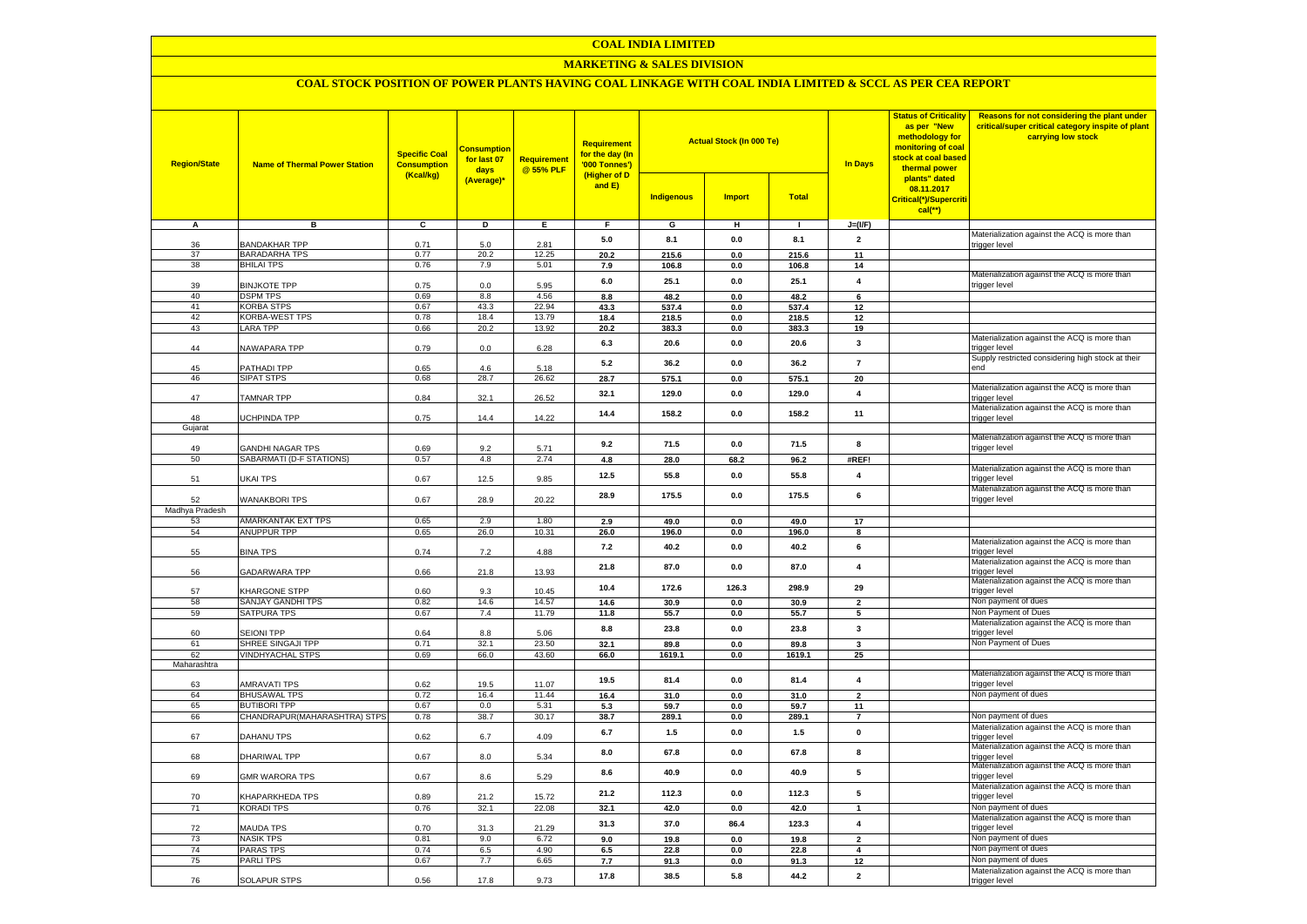#### **COAL INDIA LIMITED**

## **MARKETING & SALES DIVISION**

# **COAL STOCK POSITION OF POWER PLANTS HAVING COAL LINKAGE WITH COAL INDIA LIMITED & SCCL AS PER CEA REPORT**

| <b>Region/State</b><br><b>Name of Thermal Power Station</b> |                                             | <b>Consumption</b><br><b>Specific Coal</b><br>for last 07<br><b>Consumption</b><br>days<br>(Kcal/kg)<br>(Average)* |              | Requirement<br>@ 55% PLF | <b>Requirement</b><br>for the day (In<br>'000 Tonnes')<br>(Higher of D<br>and E) | <b>Actual Stock (In 000 Te)</b><br>Total<br><b>Indigenous</b><br><b>Import</b> |                        |               | In Days                 | <b>Status of Criticality</b><br>as per "New<br>methodology for<br>monitoring of coal<br>stock at coal based<br>thermal power<br>plants" dated<br>08.11.2017<br>Critical(*)/Supercriti | Reasons for not considering the plant under<br>critical/super critical category inspite of plant<br>carrying low stock |
|-------------------------------------------------------------|---------------------------------------------|--------------------------------------------------------------------------------------------------------------------|--------------|--------------------------|----------------------------------------------------------------------------------|--------------------------------------------------------------------------------|------------------------|---------------|-------------------------|---------------------------------------------------------------------------------------------------------------------------------------------------------------------------------------|------------------------------------------------------------------------------------------------------------------------|
|                                                             |                                             |                                                                                                                    |              |                          |                                                                                  |                                                                                |                        |               |                         | $cal$ (**)                                                                                                                                                                            |                                                                                                                        |
| А                                                           | в                                           | c                                                                                                                  | D            | Е.                       | F.                                                                               | G                                                                              | н                      | $\mathbf{I}$  | $J=(I/F)$               |                                                                                                                                                                                       |                                                                                                                        |
| 77                                                          | <b>TIRORA TPS</b>                           | 0.66                                                                                                               | 44.9         | 28.73                    | 44.9                                                                             | 186.5                                                                          | 0.0                    | 186.5         | $\overline{\mathbf{4}}$ |                                                                                                                                                                                       | Materialization against the ACQ is more than<br>trigger level                                                          |
| 78                                                          | WARDHA WARORA TPP                           | 0.66                                                                                                               | 5.2          | 4.71                     | 5.2                                                                              | 137.0                                                                          | 0.0                    | 137.0         | 26                      |                                                                                                                                                                                       |                                                                                                                        |
| <b>Total of Western Region</b>                              |                                             |                                                                                                                    |              |                          |                                                                                  |                                                                                |                        |               |                         | $\mathbf 0$                                                                                                                                                                           |                                                                                                                        |
| Southern                                                    |                                             |                                                                                                                    |              |                          |                                                                                  |                                                                                |                        |               |                         |                                                                                                                                                                                       |                                                                                                                        |
| Andhra Pradesh                                              |                                             |                                                                                                                    |              |                          |                                                                                  |                                                                                |                        |               |                         |                                                                                                                                                                                       |                                                                                                                        |
| 79                                                          | DAMODARAM SANJEEVAIAH TPS                   | 0.66                                                                                                               | 12.2         | 13.85                    | 13.8                                                                             | 120.9                                                                          | 0.0                    | 120.9         | 9                       |                                                                                                                                                                                       | Materialization against the ACQ is more than<br>trigger level                                                          |
| 80                                                          | Dr. N.TATA RAO TPS                          | 0.77                                                                                                               | 27.7         | 17.90                    | 27.7                                                                             | 26.2                                                                           | 0.0                    | 26.2          | $\mathbf{1}$            |                                                                                                                                                                                       | Materialization against the ACQ is more than<br>trigger level                                                          |
| 81                                                          | PAINAMPURAM TPP                             | 0.59                                                                                                               | 18.1         | 10.21                    | 18.1                                                                             | 33.6                                                                           | 94.3                   | 127.8         | $\overline{7}$          |                                                                                                                                                                                       | Materialization against the ACQ is more than<br>trigger level                                                          |
| 82                                                          | RAYALASEEMA TPS                             | 0.76                                                                                                               | 20.0         | 16.60                    | 20.0                                                                             | 32.4                                                                           | 0.0                    | 32.4          | $\overline{\mathbf{2}}$ |                                                                                                                                                                                       | Materialization against the ACQ is more than<br>trigger level                                                          |
| 83                                                          | SIMHADRI                                    | 0.78                                                                                                               | 32.8         | 20.54                    | 32.8                                                                             | 212.2                                                                          | 64.7                   | 276.8         | 8                       |                                                                                                                                                                                       | Materialization against the ACQ is more than<br>trigger level                                                          |
| 84                                                          | SGPL TPP                                    | 0.53                                                                                                               | 17.0         | 9.26                     | 17.0                                                                             | 7.3                                                                            | 154.1                  | 161.4         | 9                       |                                                                                                                                                                                       | Materialization against the ACQ is more than<br>trigger level                                                          |
| 85                                                          | <b>VIZAG TPP</b>                            | 0.67                                                                                                               | 9.9          | 9.20                     | 9.9                                                                              | 83.2                                                                           | 0.0                    | 83.2          | $\overline{\mathbf{8}}$ |                                                                                                                                                                                       | Less Supply of rakes from Railways                                                                                     |
| Karnataka                                                   |                                             |                                                                                                                    |              |                          |                                                                                  |                                                                                |                        |               |                         |                                                                                                                                                                                       |                                                                                                                        |
| 86                                                          | <b>BELLARY TPS</b>                          | 0.63                                                                                                               | 20.8         | 14.23                    | 20.8                                                                             | 24.7                                                                           | 0.0                    | 24.7          | $\mathbf{1}$            |                                                                                                                                                                                       | Materialization against the ACQ is more than<br>trigger level                                                          |
| 87                                                          | KUDGI STPP                                  | 0.63                                                                                                               | 20.4         | 19.90                    | 20.4                                                                             | 85.6                                                                           | 15.5                   | 101.0         | 5                       |                                                                                                                                                                                       | Materialization against the ACQ is more than<br>trigger level                                                          |
| 88                                                          | RAICHUR TPS                                 | 0.66                                                                                                               | 19.7         | 14.98                    | 19.7                                                                             | 127.9                                                                          | 0.0                    | 127.9         | 6                       |                                                                                                                                                                                       | Materialization against the ACQ is more than<br>trigger level                                                          |
| 89                                                          | YERMARUS TPP                                | 0.62                                                                                                               | 8.4          | 13.09                    | 13.1                                                                             | 102.4                                                                          | 0.0                    | 102.4         | 8                       |                                                                                                                                                                                       | Materialization against the ACQ is more than<br>trigger level                                                          |
| <b>Tamil Nadu</b>                                           |                                             |                                                                                                                    |              |                          |                                                                                  |                                                                                |                        |               |                         |                                                                                                                                                                                       |                                                                                                                        |
| 90                                                          | METTUR TPS                                  | 0.81                                                                                                               | 11.3         | 8.98                     | 11.3                                                                             | 30.9                                                                           | 0.0                    | 30.9          | $\mathbf{3}$            |                                                                                                                                                                                       | Materialization against the ACQ is more than<br>trigger level                                                          |
| 91                                                          | METTUR TPS - II                             | 0.78                                                                                                               | 7.1          | 6.16                     | 7.1                                                                              | 25.8                                                                           | 0.0                    | 25.8          | $\overline{\mathbf{4}}$ |                                                                                                                                                                                       | Materialization against the ACQ is more than<br>trigger level                                                          |
| 92                                                          | NORTH CHENNAI TPS                           | 0.82                                                                                                               | 29.4         | 19.78                    | 29.4                                                                             | 46.0                                                                           | 0.0                    | 46.0          | $\overline{\mathbf{2}}$ |                                                                                                                                                                                       | Materialization against the ACQ is more than<br>trigger level                                                          |
| 93                                                          | TUTICORIN TPS                               | 0.96                                                                                                               | 9.9          | 13.31                    | 13.3                                                                             | 29.0                                                                           | 0.0                    | 29.0          | $\overline{\mathbf{2}}$ |                                                                                                                                                                                       | Materialization against the ACQ is more than<br>trigger level                                                          |
| 94                                                          | VALLUR TPP                                  | 0.72                                                                                                               | 20.1         | 14.26                    | 20.1                                                                             | 172.8                                                                          | 0.0                    | 172.8         | 9                       |                                                                                                                                                                                       | Materialization against the ACQ is more than<br>trigger level                                                          |
| Telangana                                                   |                                             |                                                                                                                    |              |                          |                                                                                  |                                                                                |                        |               |                         |                                                                                                                                                                                       |                                                                                                                        |
| 95<br>96                                                    | <b>BHADRADRI TPP</b><br>KAKATIYA TPS        | 0.69<br>0.57                                                                                                       | 10.9<br>12.6 | 9.83<br>8.33             | 10.9<br>12.6                                                                     | 83.0<br>138.6                                                                  | 0.0<br>0.0             | 83.0<br>138.6 | 8<br>11                 |                                                                                                                                                                                       |                                                                                                                        |
| 97                                                          | KOTHAGUDEM TPS (NEW)                        | 0.64                                                                                                               | 13.4         | 8.46                     | 13.4                                                                             | 106.7                                                                          | 0.0                    | 106.7         | 8                       |                                                                                                                                                                                       |                                                                                                                        |
| 98                                                          | KOTHAGUDEM TPS (STAGE-7)                    | 0.50                                                                                                               | 9.6          | 5.23                     | 9.6                                                                              | 40.4                                                                           | 0.0                    | 40.4          | $\overline{4}$          |                                                                                                                                                                                       |                                                                                                                        |
| 99                                                          | RAMAGUNDEM STPS                             | 0.62                                                                                                               | 34.2         | 21.33                    | 34.2                                                                             | 127.7                                                                          | 0.0                    | 127.7         | $\overline{4}$          |                                                                                                                                                                                       |                                                                                                                        |
| 100<br>101                                                  | RAMAGUNDEM-B TPS<br><b>SINGARENI TPP</b>    | 0.77                                                                                                               | 0.1          | 0.64<br>9.12             | 0.6                                                                              | 14.9                                                                           | 0.0                    | 14.9          | 23                      |                                                                                                                                                                                       |                                                                                                                        |
| <b>Total of Southern Region</b>                             |                                             | 0.58                                                                                                               | 15.3         |                          | 15.3                                                                             | 106.7                                                                          | 0.0                    | 106.7         | $\overline{7}$          | $\mathbf 0$                                                                                                                                                                           |                                                                                                                        |
| Eastern                                                     |                                             |                                                                                                                    |              |                          |                                                                                  |                                                                                |                        |               |                         |                                                                                                                                                                                       |                                                                                                                        |
| Bihar                                                       |                                             |                                                                                                                    |              |                          |                                                                                  |                                                                                |                        |               |                         |                                                                                                                                                                                       |                                                                                                                        |
| 102                                                         | <b>BARAUNI TPS</b>                          | 0.63                                                                                                               | 5.9          | 5.90                     | 5.9                                                                              | 70.1                                                                           | 0.0                    | 70.1          | 12                      |                                                                                                                                                                                       |                                                                                                                        |
| 103<br>104                                                  | <b>BARHI</b><br><b>BARH II</b>              | 0.67<br>0.67                                                                                                       | 8.2<br>16.4  | 5.84<br>11.67            | 8.2                                                                              | 98.5                                                                           | 0.0<br>0.0             | 98.5          | 12<br>12                |                                                                                                                                                                                       |                                                                                                                        |
|                                                             |                                             |                                                                                                                    |              |                          | 16.4                                                                             | 196.9                                                                          |                        | 196.9         |                         |                                                                                                                                                                                       | Materialization against the ACQ is more than                                                                           |
| 105                                                         | KAHALGAON TPS                               | 0.80                                                                                                               | 37.8         | 24.62                    | 37.8                                                                             | 158.3                                                                          | 12.8                   | 171.2         | 5                       |                                                                                                                                                                                       | trigger level<br>Materialization against the ACQ is more than                                                          |
| 106<br>107                                                  | MUZAFFARPUR TPS<br>NABINAGAR STPP           | 0.77<br>0.58                                                                                                       | 5.6<br>17.7  | 3.95<br>15.21            | 5.6<br>17.7                                                                      | 91.6<br>216.7                                                                  | 0.0<br>$0.0\,$         | 91.6<br>216.7 | 16<br>12                |                                                                                                                                                                                       | trigger level                                                                                                          |
|                                                             |                                             |                                                                                                                    |              |                          |                                                                                  |                                                                                |                        |               |                         |                                                                                                                                                                                       | Materialization against the ACQ is more than                                                                           |
| 108                                                         | NABINAGAR TPP                               | 0.69                                                                                                               | 15.7         | 9.06                     | 15.7                                                                             | 49.4                                                                           | 0.0                    | 49.4          | $\mathbf{3}$            |                                                                                                                                                                                       | trigger level                                                                                                          |
| Jharkhand                                                   |                                             |                                                                                                                    |              |                          |                                                                                  |                                                                                |                        |               |                         |                                                                                                                                                                                       |                                                                                                                        |
| 109                                                         | BOKARO TPS `A` EXP                          | 0.57                                                                                                               | 6.4          | 3.78                     | 6.4                                                                              | 143.6                                                                          | 0.0                    | 143.6         | 22                      |                                                                                                                                                                                       |                                                                                                                        |
| 110<br>111                                                  | CHANDRAPURA(DVC) TPS<br><b>JOJOBERA TPS</b> | 0.61<br>0.69                                                                                                       | 7.4<br>3.5   | 4.06<br>2.18             | 7.4<br>3.5                                                                       | 143.0<br>54.9                                                                  | 13.6<br>$\mathbf{0.0}$ | 156.6<br>54.9 | 21<br>16                |                                                                                                                                                                                       |                                                                                                                        |
| 112                                                         | <b>KODARMA TPP</b>                          | 0.62                                                                                                               | 12.5         | 8.23                     | 12.5                                                                             | 138.0                                                                          | 31.0                   | 169.0         | 13                      |                                                                                                                                                                                       |                                                                                                                        |